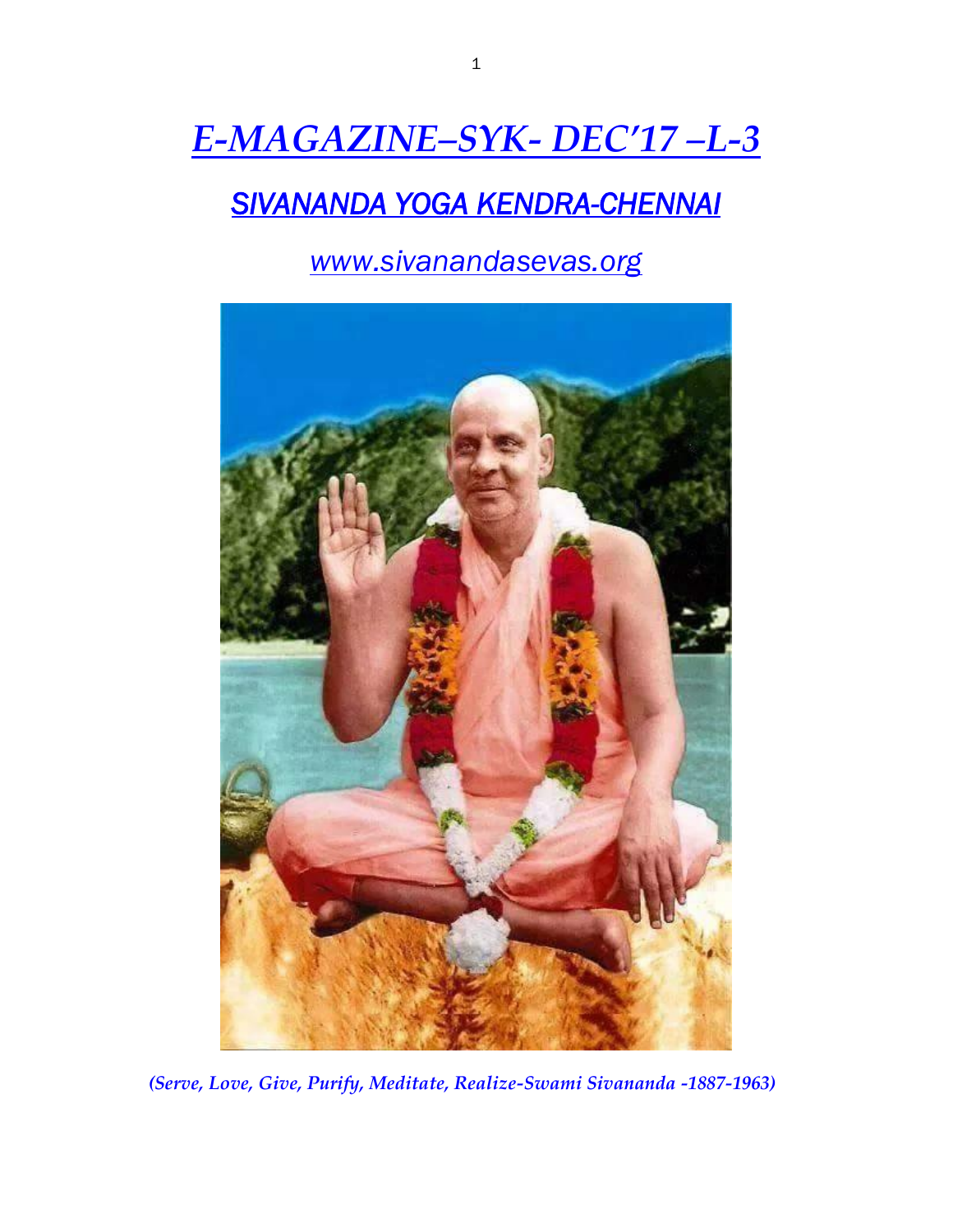## *Karma Yoga - The Path of Selfless Service*

*Karma Yoga is the path of 'action', putting efforts with complete dedication, devotion and concentration of mind without attachment to the fruits of the action. Karma yoga can be applied to all actions in our day to day life. It will lead to the union with the self.*

*Karma Yoga is selfless service unto humanity. Karma Yoga is the Yoga of action which purifies the heart and prepares the Antahkarana (the heart and the mind) for the reception of Divine Light or attainment if Knowledge of the Self. The important point is that you will have to serve humanity without any attachment or egoism.*

*Two things are indispensably requisite in the practice of Karma Yoga. The Karma Yogi should have non-attachment to the fruits of actions. He will have to dedicate his actions at the altar of God with the feeling of Ishvararpana. Non-attachment brings freedom from sorrow and fear. Non-attachment makes a man absolutely bold and fearless. When he dedicates his actions at the Lotus Feet of the Lord, he develops devotion to God and approaches Him nearer and nearer. He gradually feels that God works directly through his Indriyas or instruments. He feels no strain or burden in discharge of his works now. He is quite at ease. The heavy load which he felt previously on account of false notion has vanished out of sight now.*

*The practice of Karma Yoga does not demand that you should possess enormous wealth. You can serve with your mind and body. A Karma Yogi should be absolutely free from lust, greed, anger and egoism. Even if there are traces of these Doshas, he should try to remove them. He should not expect any kind of fruits for his actions herein and hereafter. He should not have any desire for name and fame, approbation, thirst for applause, admiration and gratitude. He must have a spotless character. He should try to possess this gradually. He should be humble and free from hatred,*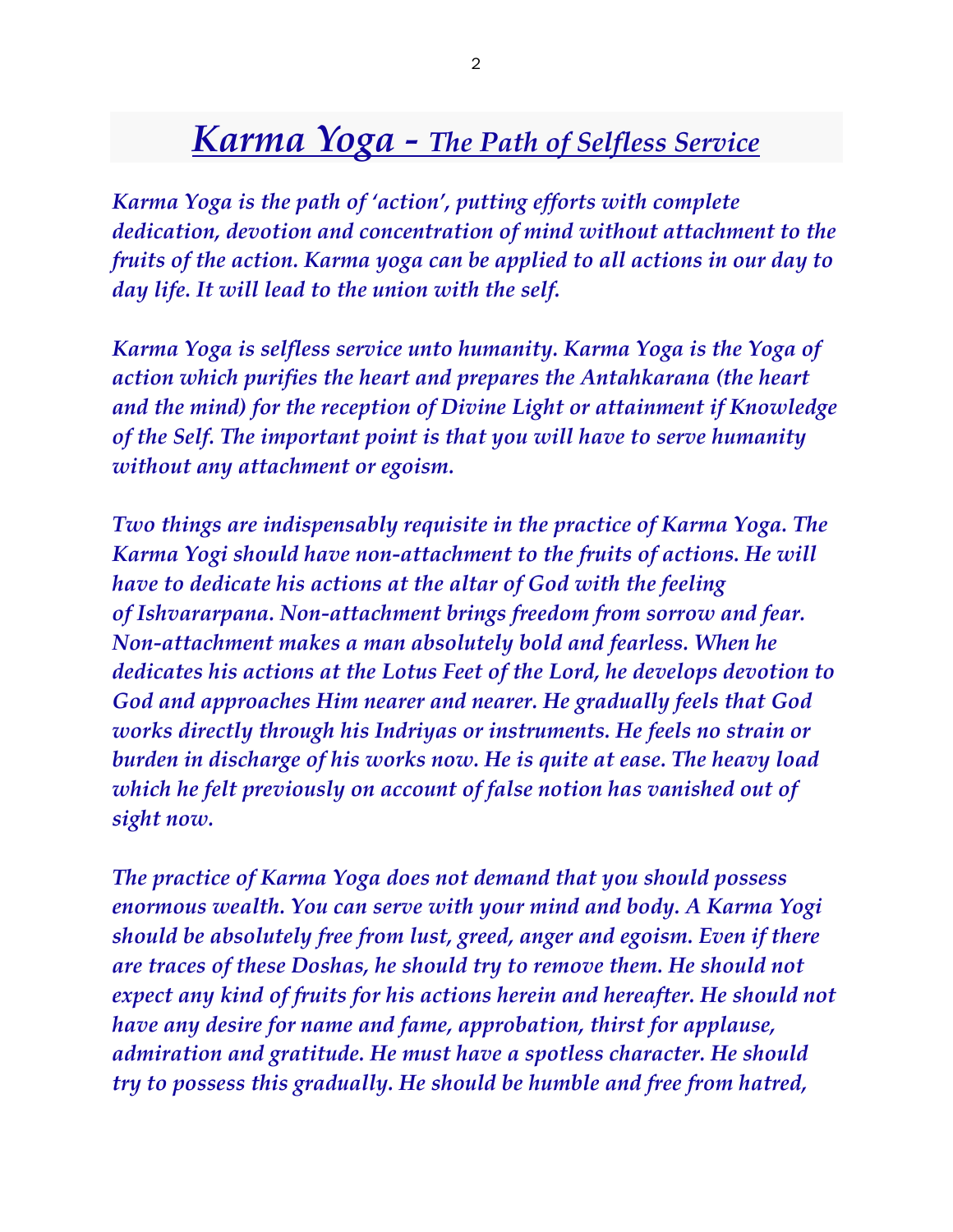*jealousy, harshness, etc. He should always speak sweet words. How can a proud and jealous man, who expects respect and honour from others, serve others? He should be absolutely fearless. A Karma Yogi should have large heart. He should be free from crookedness, meanness, miserliness and selfishness. He should be absolutely free from greed, anger and egoism.*

*In general, the main purpose of Bhagavad Gita is to induce people to perform their action. Lord.Sri. Krishna urges all to do their duty sincerely, as per the existing laws and without attachment or expectation of results. The KARMA YOGA is the most suitable path for enhancement of mankind.*

#### *NO MATTER WHAT HAPPENS I AM DETERMINED TO ATTAIN ENLIGHTENMENT :*

*SUCCESS in all undertakings is attained as a result of effort; effort put forth in the firm conviction that sincere and earnest human endeavor never goes unfulfilled. Success is not achieved by never encountering failure. FAILURE is often a part of success. Failure is not final. Success is final. Failure is merely incidental. In our effort to attain perfection, failure may assail us many times. This doesn't matter. FAILURE IS NOT A SIN. It is giving up effort that sinful. Failing is not a great fault. But wanting to sit down where one has fallen, refusing to rise up and struggle on, that, indeed is a bad fault. Ultimately, success is built over failure, won by PERSEVERING EFFORT.*

*There are many examples of this great quality of perseverance. You remember in what thrilling words Lord Buddha expressed his*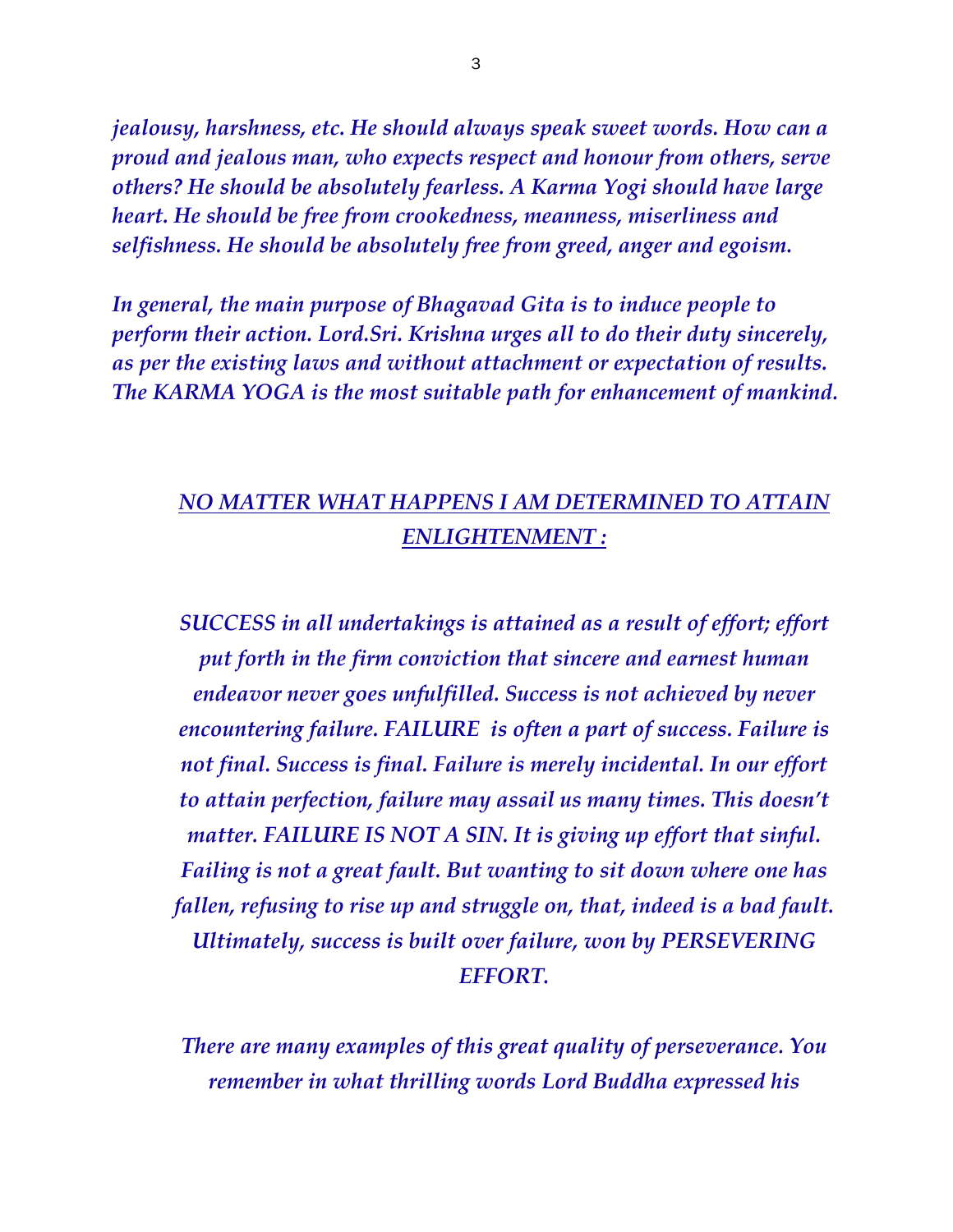*determination to attain enlightenment. After going to so many gurus, following so many paths, practicing so many austerities, becoming emaciated finally and losing his health, he decided to give up extreme austerities and physical tortures, self-inflicted, in the name (the false name) of penance. "Extremities," he realized are not good. Penance is necessary, a certain degree of austerity and mortification is necessary, but extremes are not in accordance with the law." So saying, he took a little nourishment and sat down under the Bodhi Tree. "Now, no matter what happens," he resolved, "come what may, I am determined to attain enlightenment. If this body has to shrivel up, if the skin has to wither and fall away, if the very bones of my body have to dry up and crumble away, yet Siddhartha will not leave this seat, until and unless illumination is attained. Let the body dry up, let the flesh wither and fall away, let the bones crumble and collapse. Until enlightenment comes, Siddhartha will not budge." Then what a great inner struggle, what a storm and a hurricane he had to pass through! But Siddhartha did not move.*

*SUCH SHOULD BE ONE'S DETERMINATION. Such should be one's dedication to the life of lofty virtue, the path of light, the great goal of self-realization. Whatever one is engaged in, whatever type of life one is leading, inwardly one should be ever rising upward, God ward, divine ward, up, up to this great attainment. If there is this determination and dedication, there is such ceaseless striving and effort, ultimately REALIZATION must come.*

*- H.H.Sri. Swami Chidanandaji.*

4